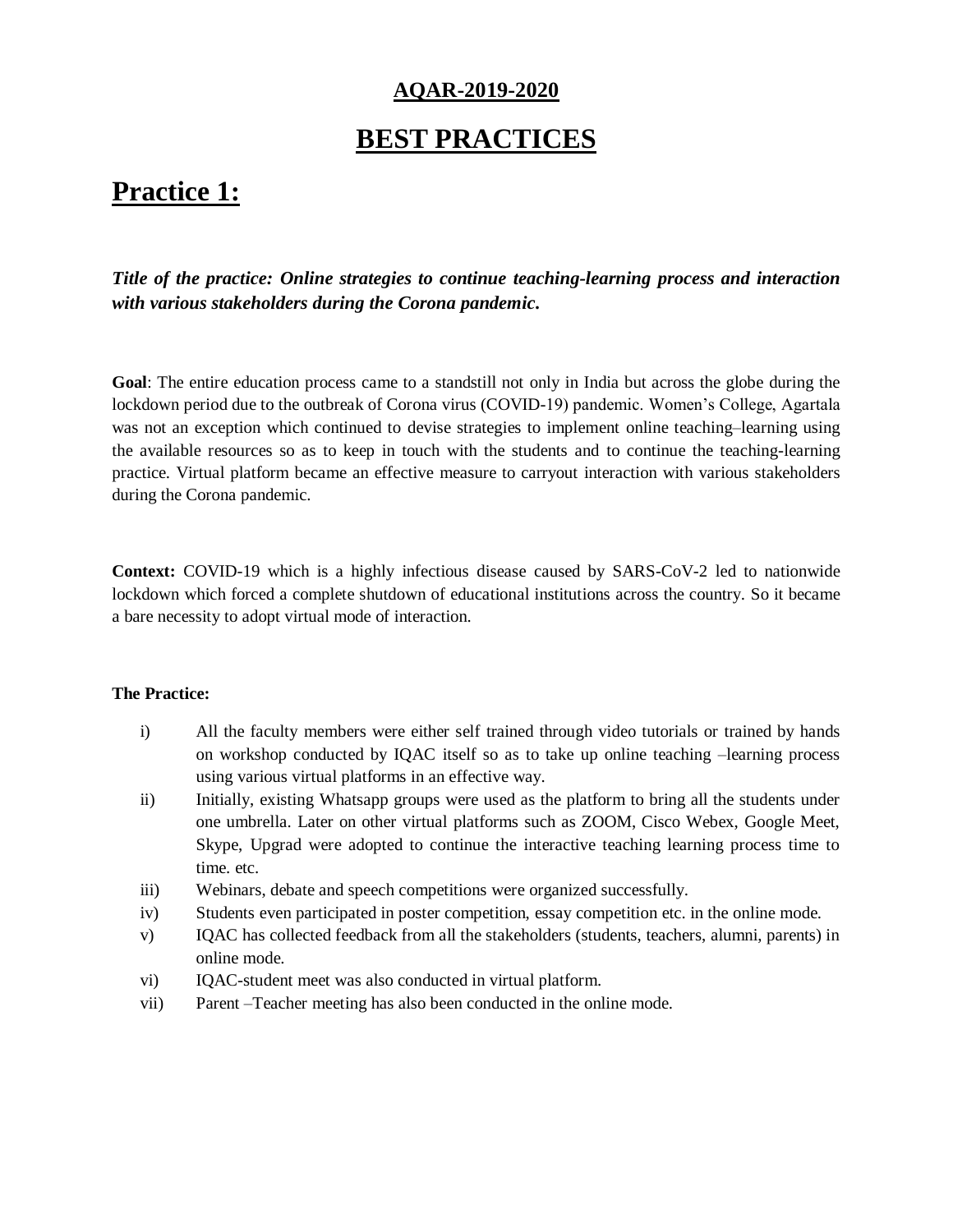### **Evidence of Success:**

- i) The Feedback analysis collected from the students by IQAC reflected that the students were quite satisfied with the newly introduced online classes. Daily attendance reports showed almost 80% students could attend online classes.
- ii) EBSB, Women's College conducted an online essay competition among the students in the month of March 2020.
- iii) EBSB, Women's College conducted an interactive program with the students of Gangadevi Mahila Mahavidyalay, Patliputra University, Patna, Bihar with students of Women's College through a video conference on 29<sup>th</sup> May 2020.
- iv) EBSB, Women's College conducted an online poster competition on Corona pandemic in the month of May 2020.
- v) EBSB, Women's College conducted an online programme on Mizoram, the paired state 09.06.2020
- vi) EBSB, Women's College conducted a state level online Quiz on International Yoga Day 21<sup>st</sup> June, 2020.
- vii) College administration conducted all the meetings with Teachers' Council and other internal committee in online mode to tackle the pandemic.
- viii) IQAC has conducted meetings with the core committee members, alumni association, faculty members as and when required during the pandemic period in virtual platform to continue all IQAC activities during the lockdown period.
- ix) IQAC has collected feedback from all the stakeholders (students, teachers, alumni, parents) in online mode from 06.06.2020-30.06.2020 for academic year 2019-2020.
- x) IQAC conducted IQAC-student meet 2019-2020 in groups with students of various departments from 18-20 June 2020 in virtual platform.
- xi) Various departments have conducted Parent–Teacher Meet in association with IQAC, Women's College to get feedback on the ongoing online teaching-learning process.
- xii) An online Programme with live yoga performance was organized by the Dept. of Physical Education, NSS and NCC units of the college on International Yoga Day on 21 June 2020.
- xiii) Online State level speech competition on Gender equity has been organized by Dept. of Sociology 29.06.2020.
- xiv) Hands on training program on "Using Google Meet: an online Platform" for faculty members was organized by IQAC, women's College on 30.06.2020.

### **Problems encountered and resources required:**

- i) Lack of internet connectivity in the remote areas of Tripura and low speed of internet in other places kept almost 20% students out of the reach of online platforms of teaching-learning.
- ii) High speed internet connections are required for smooth conduct of online classes and programs.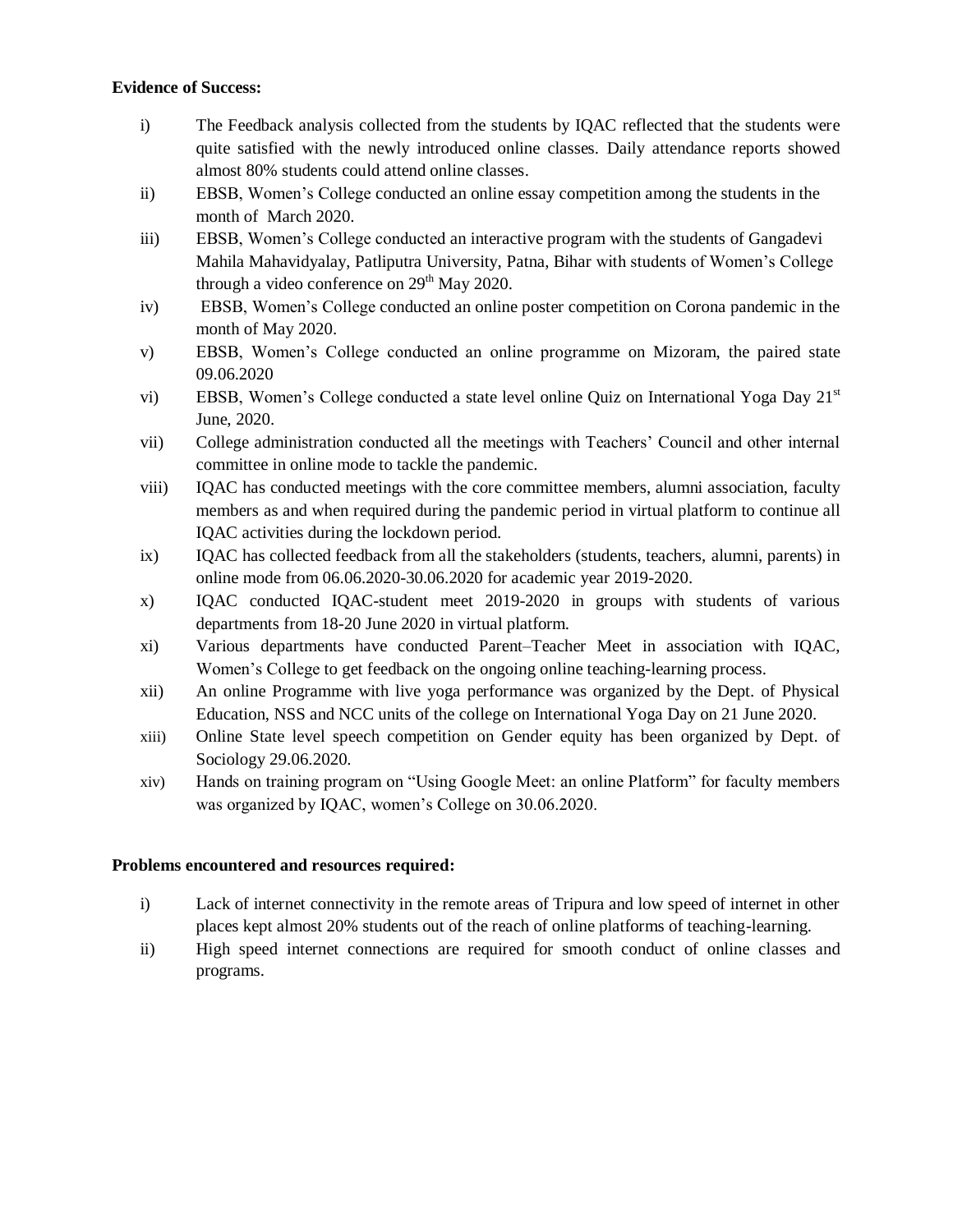### **Practice 2:**

*Title of the practice: Organizing seminars/webinars/workshops/awareness programs alongwith active participation of faculty members in online FDP/workshops/webinars to update themselves and to continue the exchange of knowledge.*

### **Goal:**

- i) To meet renowned experts from around the world and listen to their ongoing research activities and findings.
- ii) To interact with experts from different fields and expand our knowledge on different subjects.

**Context:** Women's College is always involved in hosting and organizing seminars, workshops etc. to foster research environment in the college and also to enhance the knowledge of faculties in their respective field of research which will definitely contribute to the dissemination of the updated knowledge to the student community. Even the Corona pandemic did not deter us in continuing with our regular practice of conducting seminars and workshops although we had to switch over to webinars and workshops using online platforms.

#### **The Practice:**

- i) Faculty members used to take active initiative to organize various seminars / webinars / workshops.
- ii) Faculties of different departments attended refresher courses/FDPs/workshops/webinars to get updated themselves.
- iii) During Corona pandemic virtual platforms were used to conduct webinars.

### **Evidence of success:**

- i) A National level Seminar on "Philosophy of Tribal culture and Religion: An emerging Trend" organized by Dept of Philosophy on 1-2 February 2020 sponsored by ICPR.
- ii) One day seminar on "Gandhijir Swapner Bharat" on 3rd October 2019 organized by Dept of History.
- iii) Two days workshop on "Cyber security in the field of ICT" organized by the Dept. of IT on 20- 21 January 2020
- iv) An awareness program on " Evolution of the Concept of Old Age Homes" organized by Dept of Education on 22 September 2019
- v) A training program was organized on OPAC of E-granthalaya 4.0. for the staff of Women's College with Mr. Ramakrishna Bhattacharjee, Librarian, Ramthakur College, Agartala as speaker on  $12<sup>th</sup>$  March, 2020.